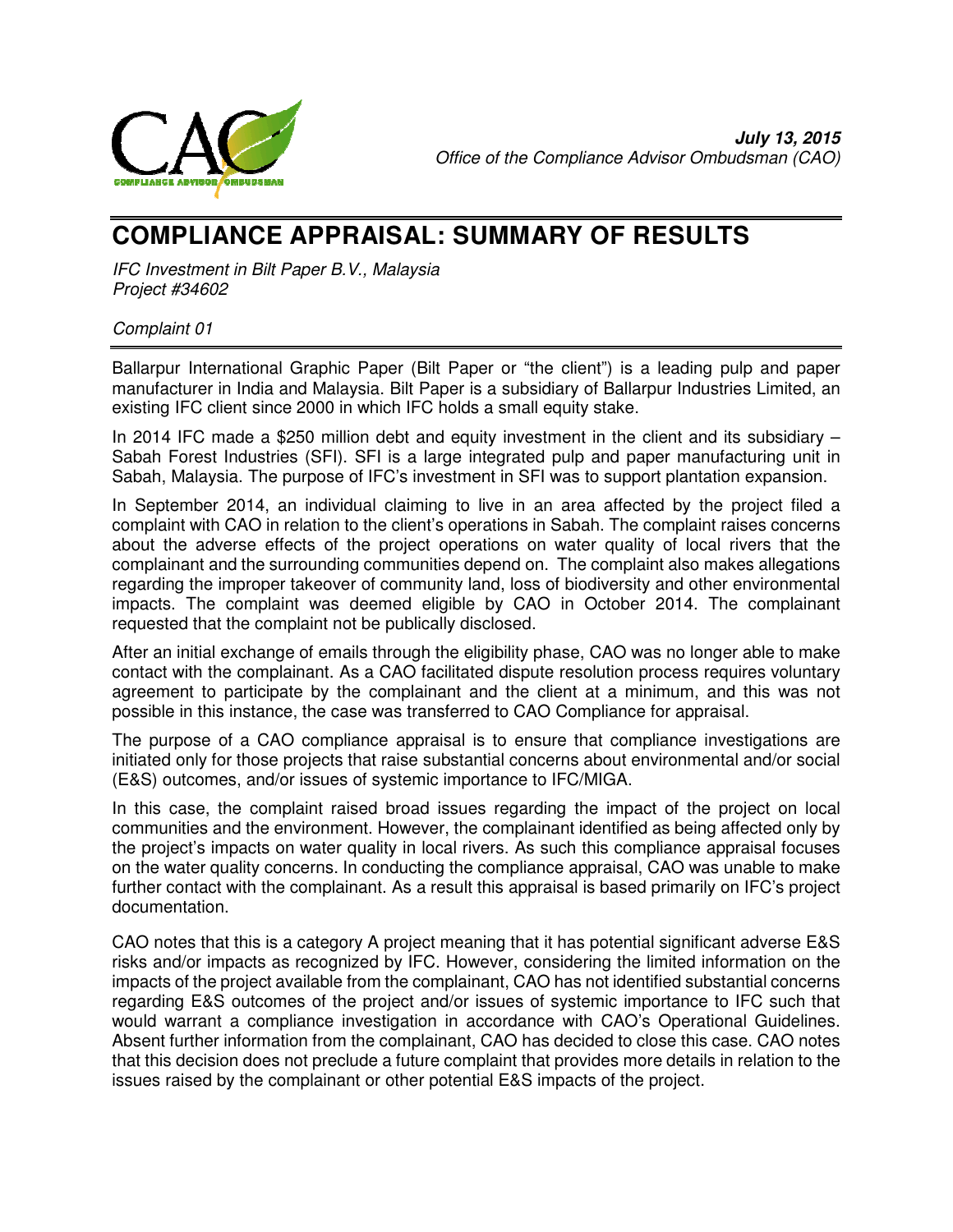### **About CAO**

CAO's mission is to serve as a fair, trusted, and effective independent recourse mechanism and to improve the environmental and social accountability of IFC and MIGA.

CAO (Office of the Compliance Advisor Ombudsman) is an independent post that reports directly to the President of the World Bank Group. CAO reviews complaints from communities affected by development projects undertaken by the two private sector arms of the World Bank Group, the International Finance Corporation (IFC) and the Multilateral Investment Guarantee Agency (MIGA).

For more information about CAO, please visit www.cao-ombudsman.org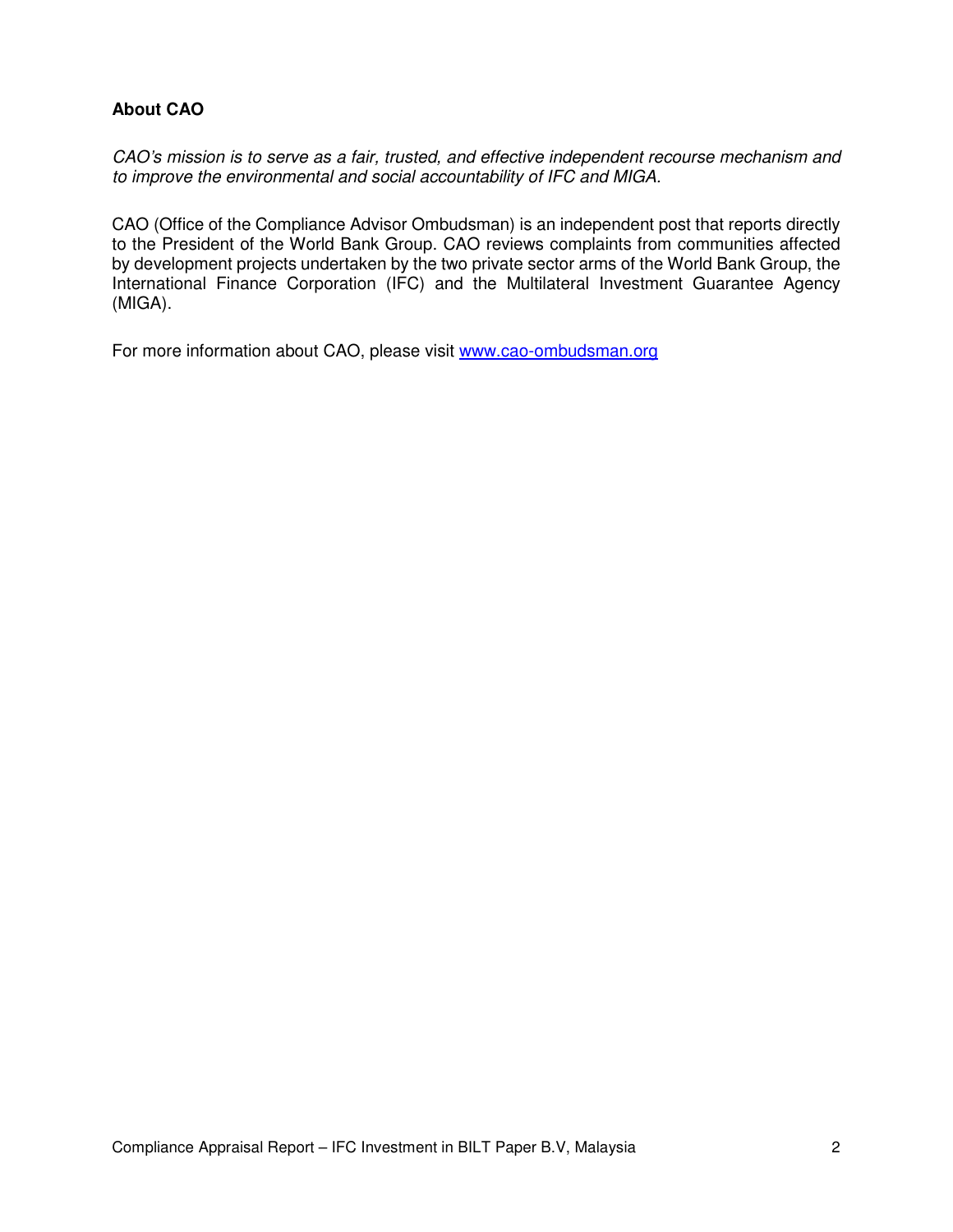# **Table of Contents**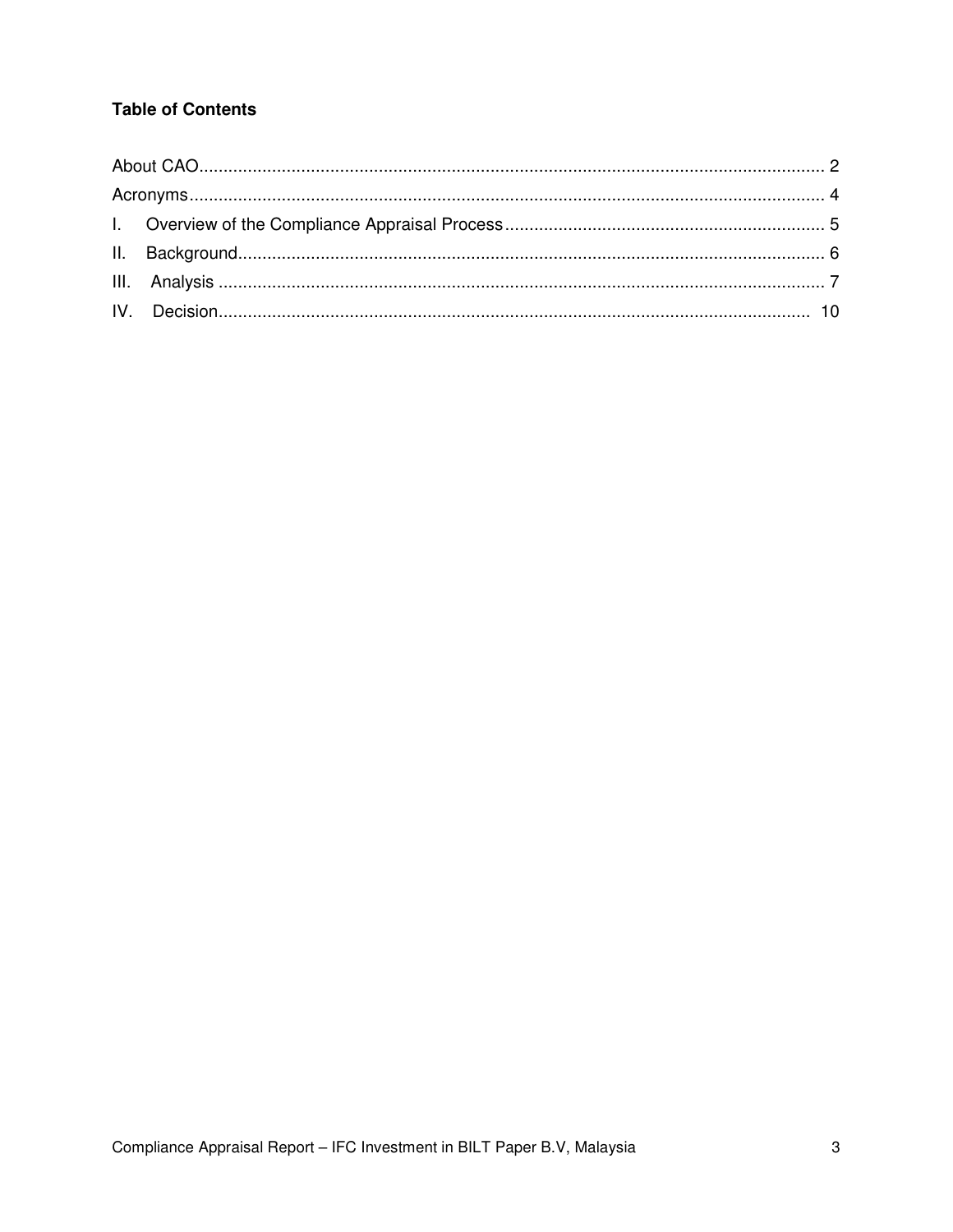# **Acronyms**

| <b>Acronym</b> | <b>Definition</b>                                     |
|----------------|-------------------------------------------------------|
| <b>BIGPH</b>   | <b>Ballarpur International Graphic Paper Holdings</b> |
| <b>BILT</b>    | <b>Ballarpur Industries Limited</b>                   |
| CAO            | Office of the Compliance Advisor Ombudsman            |
| E&S            | <b>Environmental and Social</b>                       |
| <b>ESAP</b>    | Environmental and Social Action Plan                  |
| <b>ESRS</b>    | <b>Environmental and Social Review Summary</b>        |
| GIIP           | Good international industry practice                  |
| <b>IFC</b>     | <b>International Finance Corporation</b>              |
| <b>ITP</b>     | Industrial Tree Plantation                            |
| <b>MIGA</b>    | Multilateral Investment Guarantee Agency              |
| <b>NFM</b>     | Natural Forest Management                             |
| <b>PS</b>      | Performance Standard                                  |
| <b>SFI</b>     | Sabah Forest Industries (subsidiary of BILT)          |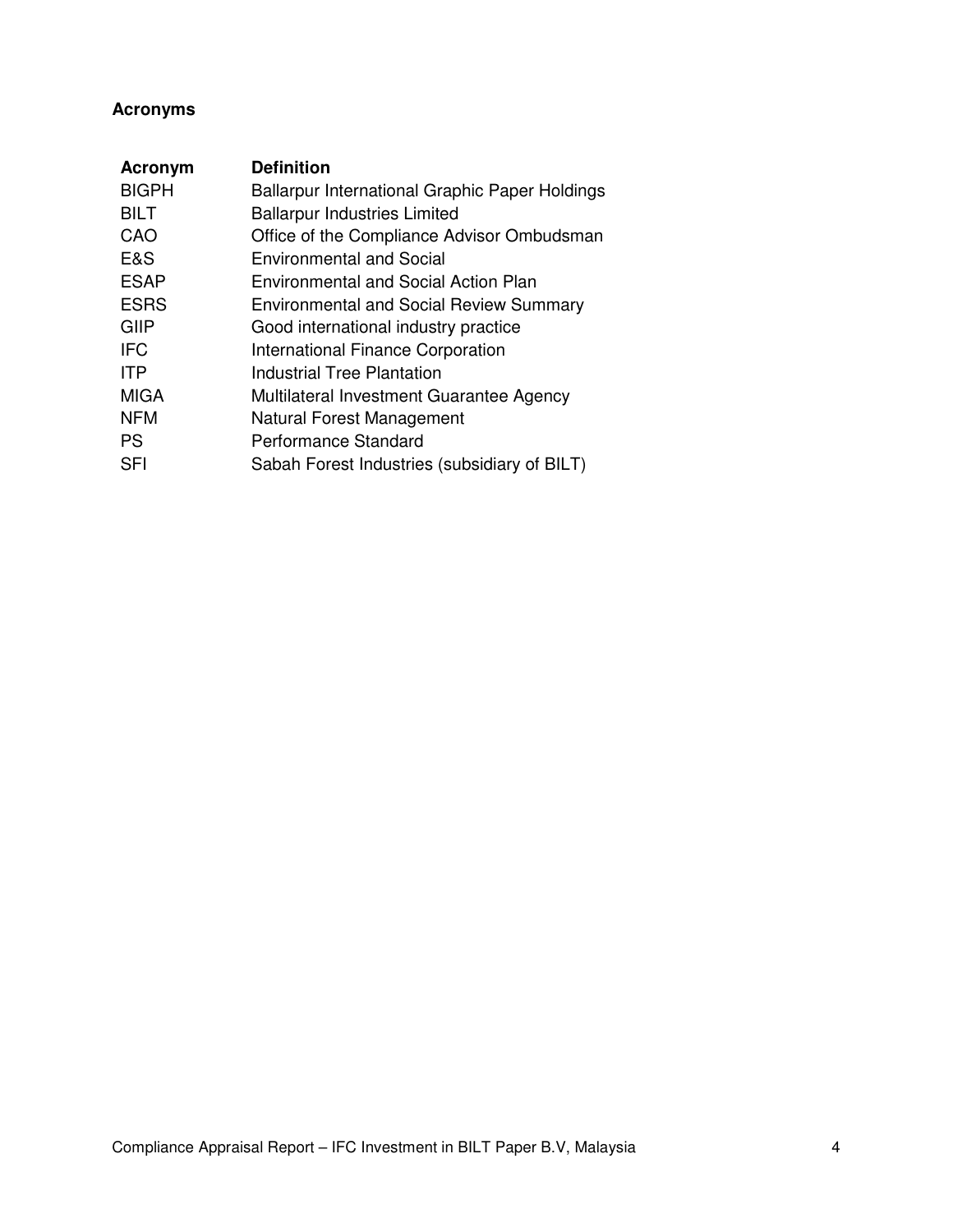#### **I. Overview of the Compliance Appraisal Process**

When CAO receives a complaint about an IFC or MIGA project, the complaint is referred for assessment. If CAO concludes that the parties are not willing or able to reach a facilitated solution, the case is transferred to the CAO compliance function for appraisal and potential investigation.

A compliance appraisal can also be triggered by the CAO vice president, IFC/MIGA management, or the president of the World Bank Group.

The focus of the CAO compliance function is on IFC and MIGA, not their client. This applies to all IFC's business activities, including the real sector, financial markets and advisory. CAO assesses how IFC/MIGA assured itself/themselves of the performance of its business activity or advice, as well as whether the outcomes of the business activity or advice are consistent with the intent of the relevant policy provisions. In many cases, however, in assessing the performance of the project and IFC's/MIGA's implementation of measures to meet the relevant requirements, it will be necessary for CAO to review the actions of the client and verify outcomes in the field.

In order to decide whether a compliance investigation is warranted, CAO first conducts a compliance appraisal. The purpose of the compliance appraisal process is to ensure that compliance investigations are initiated only for those projects that raise substantial concerns regarding environmental and/or social outcomes, and/or issues of systemic importance to IFC/MIGA.

To guide the compliance appraisal process, CAO applies several basic criteria. These criteria test the value of undertaking a compliance investigation, as CAO seeks to determine whether:

- There is evidence of potentially significant adverse environmental and/or social outcome(s) now, or in the future.
- There are indications that a policy or other appraisal criteria may not have been adhered to or properly applied by IFC/MIGA.
- There is evidence that indicates that IFC's/MIGA's provisions, whether or not complied with, have failed to provide an adequate level of protection.

In conducting the appraisal, CAO will engage with the IFC/MIGA team working with the specific project and other stakeholders to understand which criteria IFC/MIGA used to assure itself/themselves of the performance of the project, how IFC/MIGA assured itself/themselves of compliance with these criteria, how IFC/MIGA assured itself/themselves that these provisions provided an adequate level of protection, and, generally, whether a compliance investigation is the appropriate response. After a compliance appraisal has been completed, CAO can close the case or initiate a compliance investigation of IFC or MIGA.

Once CAO concludes a compliance appraisal, it will advise IFC/MIGA, the World Bank Group President, and the Board in writing. If a compliance appraisal results from a case transferred from CAO's dispute resolution, the complainant will also be advised in writing. A summary of all appraisal results will be made public. If CAO decides to initiate a compliance investigation as a result of the compliance appraisal, CAO will draw up terms of reference for the compliance investigation in accordance with CAO's Operational Guidelines.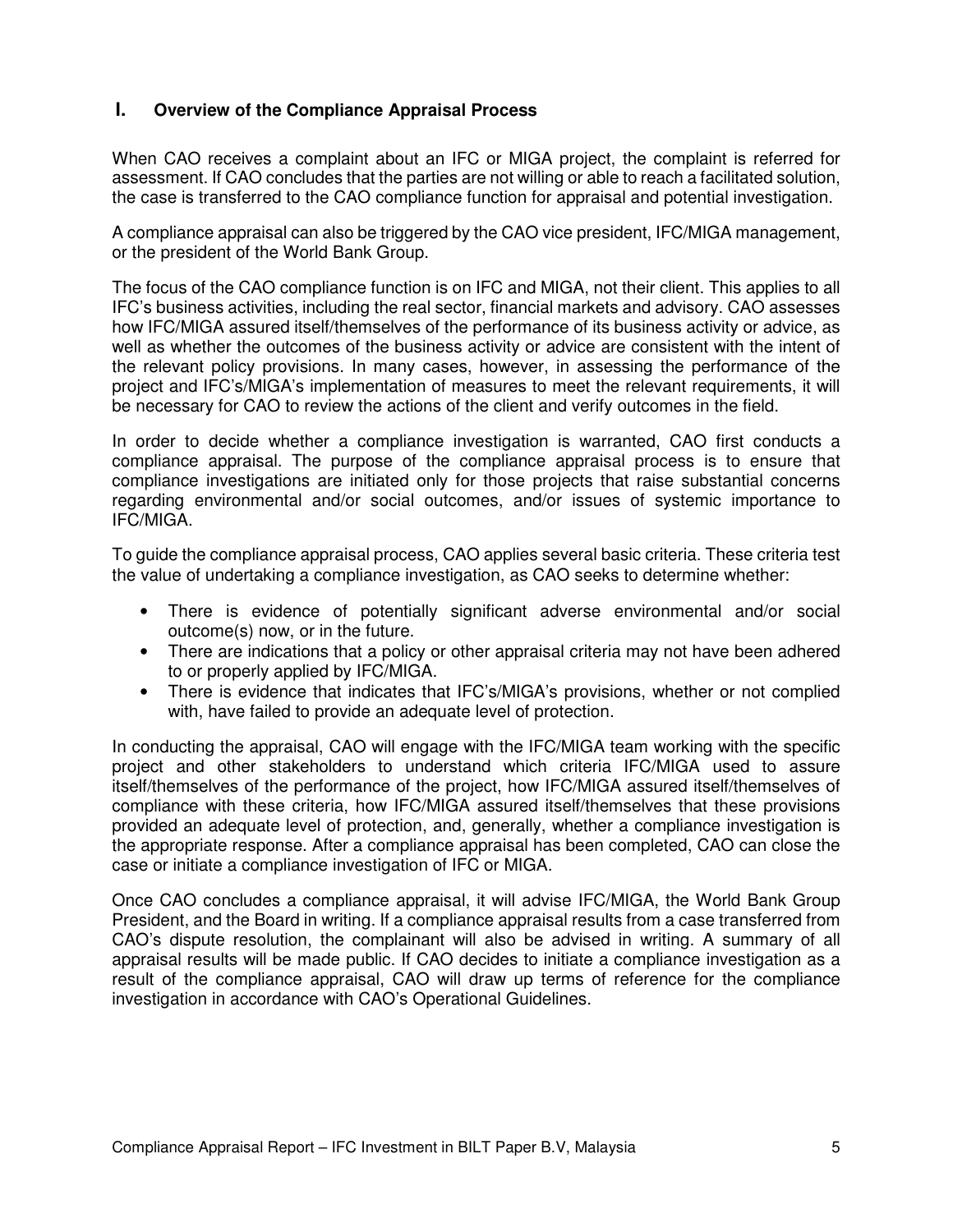#### **II. Background**

#### **Investment**

Ballarpur International Graphic Paper (Bilt Paper or "the client") is a leading pulp and Paper manufacturer in India and Malaysia. Bilt Paper is a subsidiary of Ballarpur Industries Limited, an existing IFC client in which IFC holds a small equity stake (project number 10066 in 2000 and project number 20798 in 2003). These earlier investments were made prior to IFC's implementation of the Performance Standards.

In August 2014, the IFC Board approved a \$250 million debt and equity investment in the client and its subsidiary – Sabah Forest Industries (SFI). At the corporate level of Bilt Paper, the purpose of the investment was to i) support the client in sourcing wood from rural households through utilizing modern farming techniques; ii) implement changes in the clients forestry operations; iii) support the client to obtain Forest Stewardship Council or similar certification; and, iv) implement an IFC Performance Standard environmental and social management system.<sup>1</sup>

SFI is an integrated pulp and paper manufacturing unit with a 243,033 million tons per annum (mtpa) pulp and 144,210 mtpa paper manufacturing capacity in Sabah, Malaysia ("SFI project"). The Malaysian government set it up in 1982. In order to ensure sustainability of raw material supply, a captive forest cum plantation concession was leased to SFI. The concession includes approximately 104,000ha zoned as of Natural Forest Management (NFM); approximately 171,000ha zoned as Industrial Tree Plantation (ITP) area, which can be converted to plantation for feeding raw material to the pulp mill, and approximately 12,000ha of land on which SFI has a title. Bilt Paper acquired SFI and the forest cum plantation concession lease in 2007. The purpose of IFC's investment in SFI was to support plantation expansion.<sup>2</sup>

At present, SFI has approximately 54,000ha Eucalyptus and acacia plantation within the ITP area and titled land. SFI plans to expand this by 30,000ha within the ITP area in order to satisfy the plantation's mill raw material requirement for the next five years. SFI is also considering, over the medium to long-term and subject to additional environmental assessments, an additional expansion of 45,000ha, increasing the total plantation area to 130,000ha.<sup>3</sup>

## **Complaint and CAO Assessment**

In September 2014, CAO received a complaint in relation to SFI's operations Sabah, Malaysia. The complainant raised a series of broad issues regarding the impact of the project on local communities and the environment. Specifically, the complainant contends that the company's harvesting operations have filled rivers in the catchment area with dirt and mud. The complainant states that these are waters that the community uses for drinking, irrigation, and herding. The complaint also mentions concerns relating to improper takeover of community land, loss of biodiversity, and other environmental impacts.

<sup>-</sup><sup>1</sup> IFC Disclosure website (PN 34602), Summary Investment Information. See http://goo.gl/YJmiFl (accessed June 7, 2015)

<sup>2</sup> IFC Disclosure website (PN 34602), Environmental and Social Review Summary (ESRS). See http://goo.gl/gE9LnQ (accessed June 5, 2015) <sup>3</sup> ibia

Compliance Appraisal Report – IFC Investment in BILT Paper B.V, Malaysia 6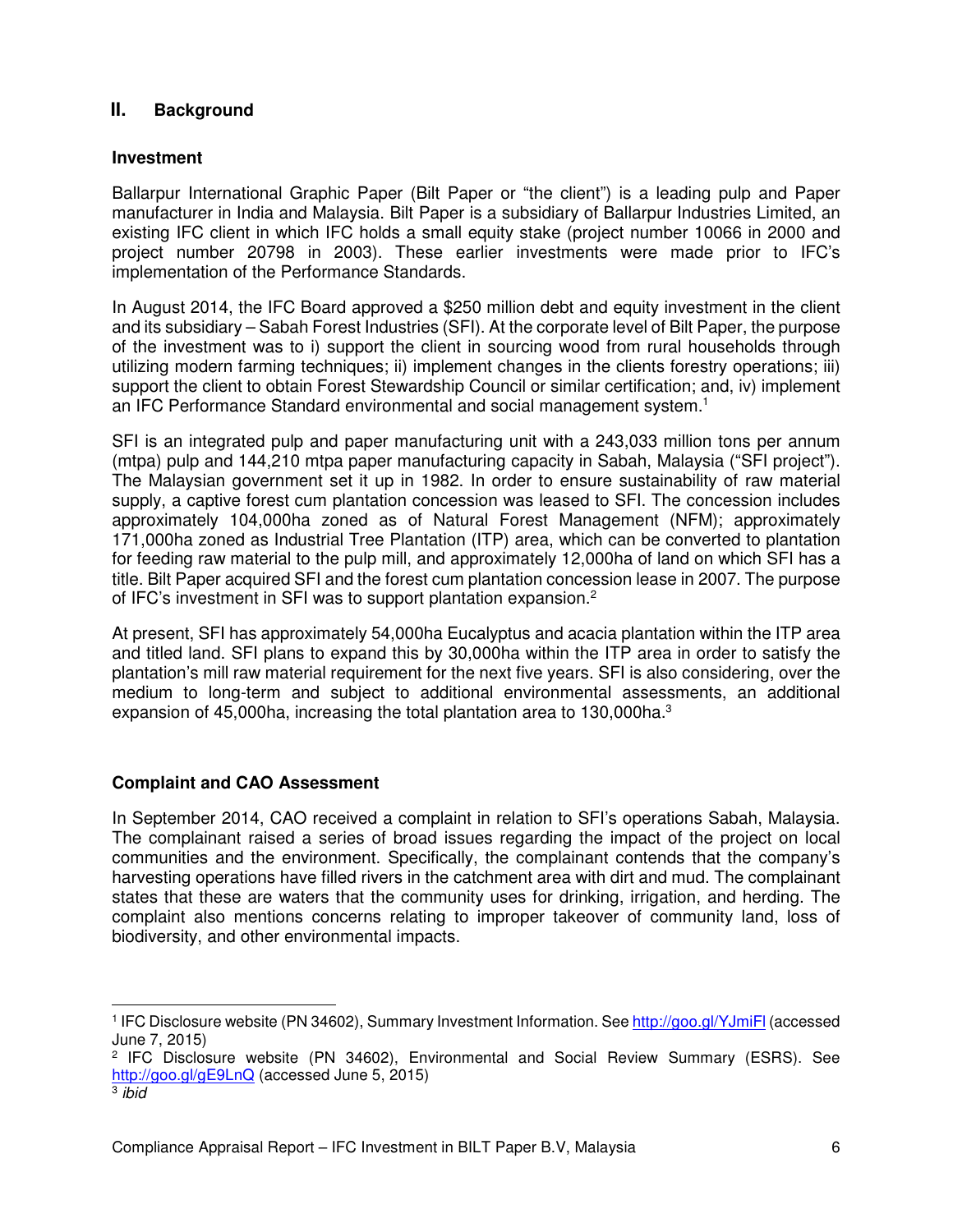The complainant identifies as being a resident of a town in the project area who is affected by the project's impacts on water quality in local rivers. As such this compliance appraisal focuses primarily on the water quality concerns.

Based on information provided by the complainant during the eligibility phase, the complaint was deemed eligible in October 2014. However, after an initial exchange of emails, CAO was no longer able to make contact with the complainant. CAO completed its assessment on the basis of information presented in the complaint and without conducting a field visit. As a CAO facilitated dispute resolution process requires voluntary agreement to participate by the complainant(s) and the client at a minimum, and this was not possible in this instance, the case was transferred to CAO Compliance.

#### **III. Analysis**

This section outlines the IFC E&S policies and procedures as apply to the project. It then considers IFC's performance against these standards during preparation and implementation of the project and in the context of the issues raised by the complainant.

#### **IFC Policies and Procedures**

IFC's investment in the company was made in the context of its 2012 Policy on Environmental and Social Sustainability ("the Sustainability Policy" or SP) and Performance Standards (PS), together referred to as the Sustainability Framework and effective as of January 1, 2012. Through the Sustainability Framework, "IFC seeks to ensure, through its due diligence, monitoring, and supervision efforts, that the business activities it finances are implemented in accordance with the requirements of the Performance Standards" (para. 7).

Before making an investment the Sustainability Policy (SP para. 26) provides that IFC will undertake a process of E&S due diligence in a manner that is "commensurate with the nature, scale, and stage of the business activity and with [its] level of E&S risks and impacts." As a result, IFC "weighs the costs and benefits of the proposed business activity" and presents these to its Board for approval. The E&S due diligence is designed to allow IFC to finance only "investment activities that are expected to meet the requirements of the Performance Standards" (SP para. 22).

As required by the Sustainability Policy, IFC's E&S review should include "(i) reviewing all available information, records and documentation related to the environmental and social risks and impacts of the business activity; (ii) conducting site inspections and interviews of client personnel and relevant stakeholders […]; (iii) analyzing the business activity's environmental and social performance in relation to the requirements of the Performance Standards …" (SP para. 28).

In its review, IFC assesses the project in accordance with Performance Standards (PS) requirements. As relevant to the issues raised by the complainant, where a project is expected to release pollutants, IFC requires the client to "minimize and/or control the intensity and mass flow of their release". "Where historical pollution such as … ground water contamination exists" IFC requires the client "to determine whether it is responsible for mitigation measures" and if so, resolve their liability "in accordance with national law, or where this is silent, with GIIP (good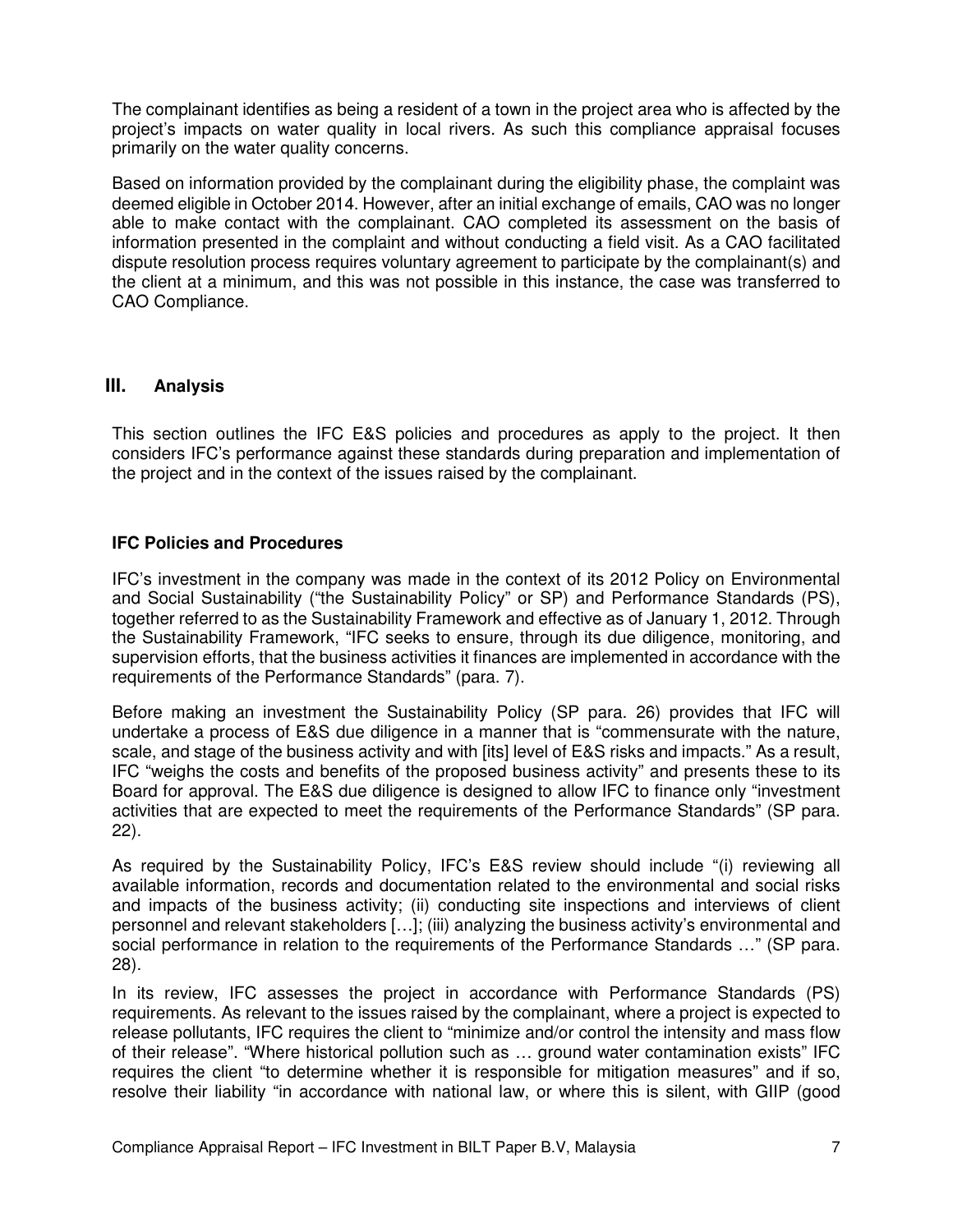international industry practice)" (PS3 para. 10). Further, IFC requires the client to "evaluate the risks and impacts to the health and safety" upon communities and "establish preventive and control measures consistent with GIIP" (PS para. 5).

Where IFC identifies gaps during the pre-investment review, to ensure the business activity of the client meets the Performance Standards, IFC and the client agree on an Environmental and Social Action Plan (ESAP) which includes any necessary conditions of IFC's investment (para. 28). Prior to approval, IFC is required to disclose an Environmental and Social Review Summary (ESRS) detailing the findings and recommendations from its pre-investment review. As part of this disclosure, IFC is required to disclose relevant E&S assessments prepared by or on behalf of the client.<sup>4</sup>

Once the project is approved and IFC has invested in the client, the investment is monitored throughout the project cycle to ensure compliance with the conditions in the legal agreements and IFC's applicable policies and standards.

#### **IFC's Appraisal and Supervision of Environmental and Social Risks**

For the purpose of this compliance appraisal, a key question is whether IFC conducted an adequate pre-investment review of potential risks and impacts of the project as relates to the water concern raised by the complainant.

During IFC's pre-investment due diligence, IFC noted that SFI's operations and plantation expansion plan had the potential to result in significant adverse E&S risks and/or impacts. Accordingly, IFC assigned the project an E&S risk categorization of "A".<sup>5</sup> IFC noted that the most significant risks and impacts related to i) biodiversity, ii) indigenous peoples' livelihoods, and iii) potential impacts on cultural heritage. Accordingly, IFC assessed the SFI project against the requirements of PS1-8.<sup>6</sup>

As part of its review of the SFI project, IFC staff reviewed a 2002 environmental impact assessment (EIA) and a 2008 supplementary EIA, as well as a retrospective Social Impact Assessment (SIA), and a biodiversity assessment all undertaken by a third party consultant in 2014. IFC also reviewed long term water data and regulatory submissions from the client. IFC staff met with corporate and plant level management responsible for SFI's operations, representatives of affected communities, local government agencies and an NGO operating in the Silitang district of Sabah, Malaysia.

In reviewing the project's impacts on water quality, the December 2008 EIA noted that soil erosion from logging and plantation activities could have major adverse environmental impacts on water quality and, as a consequence, impacts on local communities. As mitigation measures, the EIA proposed implementation of riverine reserves, erosion control measures, measures to control water surface runoff and a two-way stakeholder engagement process. In order to ensure implementation, the EIA proposed water quality monitoring at an additional six locations on the project site.

<sup>4</sup> IFC Access to Information Policy 2012, para 31 (a)

<sup>5</sup> A Category A project involve "[b]usiness activities with potential significant adverse environmental or social risks and/or impacts that are diverse, irreversible, or unprecedented." IFC Sustainability Policy (2012). <sup>6</sup> IFC Disclosure website (PN 34602), Summary Investment Information. See http://goo.gl/YJmiF<u>l</u> (accessed

June 7, 2015)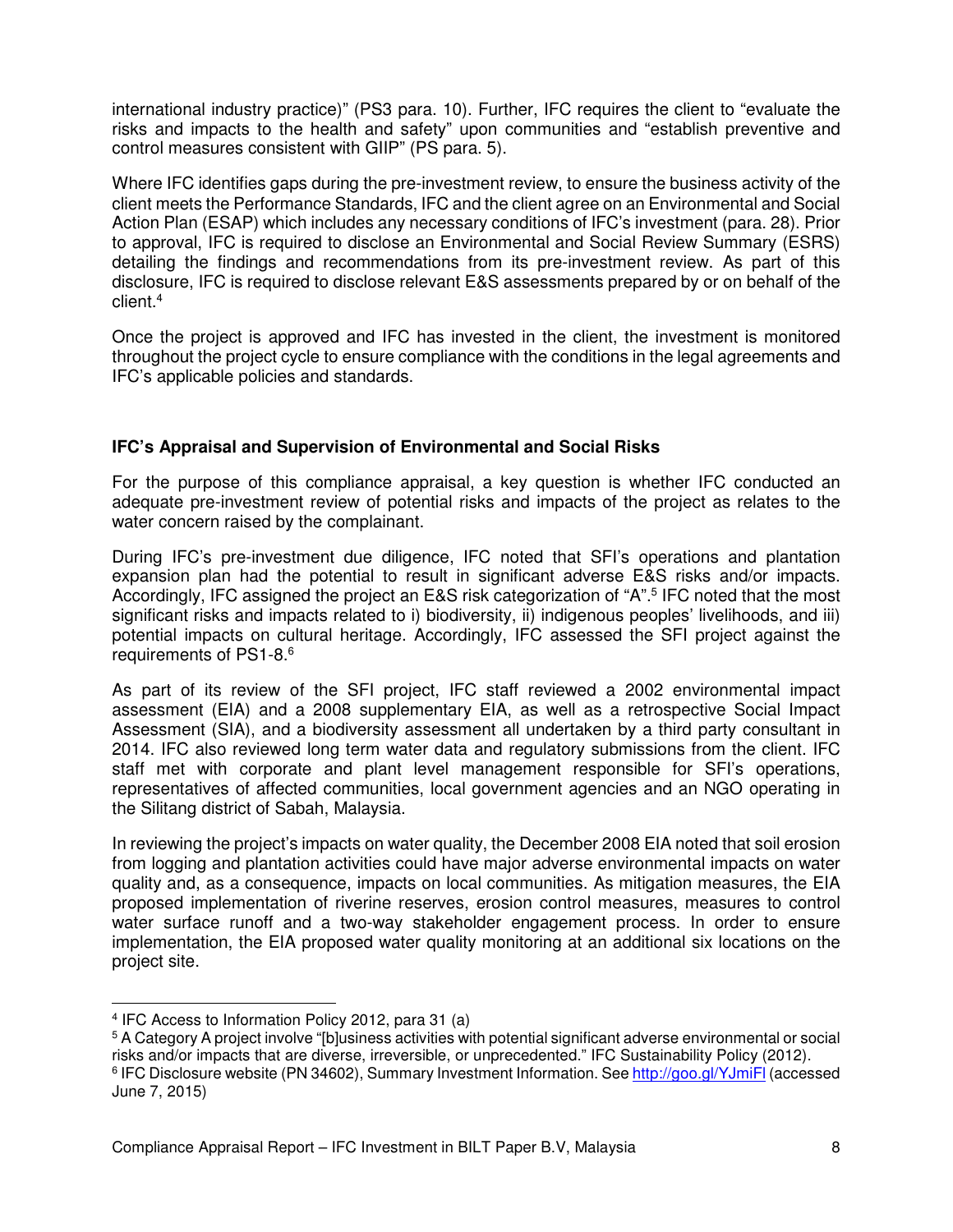The June 2014 SIA noted that local communities are primarily dependent on surface water.<sup>7</sup> A "key area of concern" is identified in the executive summary of the 2014 SIA as follows:

Logging in the water catchment zones of the rivers have the potential therefore of increased soil erosion and pollution of rivers and in some cases resulting in mud flood situations in the communities (p. xxix).

Further, the SIA noted concerns that: i) logging activities in dry months have led to an increase in water pollution to the extent that water is considered unfit for consumption, and ii) illegal logging has resulted in soil erosion resulting in pollution of community water sources.<sup>8</sup>

In relation to water issues, IFC advised CAO that the focus of its review was on the systems and procedures that the client had implemented to prevent impact on streams and water quality within the project's concession area. IFC also advised CAO that in its review of its client's stakeholder engagement the primary concern raised by communities related to the project's impacts on land, livelihoods and indigenous people's rights. IFC further noted that its review of the cumulative impacts of the project did not raise significant concerns in relation to water pollution due to the location and limited scale of project activity at any one point in time relative to the size of the concession area.

In its ESRS, IFC concluded that the client was mitigating social impacts linked to pollution of rivers/streams and water sources through measures including: "a) leaving aside prescribed buffers as per the EIA on either side of riverine reserves, b) protection of riparian reserves; c) avoidance of activities within a specified distance of any surface water body." IFC also noted that the client would "based on the concerns and grievances raised by the communities, identify sources of any pollution, develop and implement environmental mitigation aligned to good international industry practice."<sup>9</sup>

Measures relevant to water quality were also included in the client's ESAP. Specifically, the client agreed to i) implement a comprehensive ambient condition monitoring program for ambient air, marine environment and ground water, ii) operate as close to GIIP norms as is technically feasible and cost effective, and iii) prepare a plan to phase out the use of certain pesticides.

Prior to IFC's first disbursement, the client was required to complete a third party audit confirming implementation of corrective actions referenced in the ESAP and ESRS. IFC's initial supervision of the project, has included reviews of quarterly third party audit reports and site supervision visits. Initial audits, completed in 2014, raise concerns regarding the client's monitoring of effluent from its processing plant but do not mention the erosion or silting issues raised by the complainant.

While concluding that the client's ESAP is largely on track, IFC's supervision has noted delays in the development of its systems for identifying and responding to key areas of E&S risk. Further, IFC has noted that strengthening the client's capacity to manage environmental, health and safety issues should remain an area of focus during project supervision.

CAO notes that, while IFC disclosed the client's E&S documentation from 2014, the 2002 and 2008 EIAs, which are referenced in IFC's published ESRS, have not been disclosed. CAO also

Compliance Appraisal Report – IFC Investment in BILT Paper B.V, Malaysia 9

 $\overline{a}$ 7 Social Impact Assessment for Developed Areas: Sabah Forest Industries (SFI), Malaysia. June 2014. http://goo.gl/Ysor4K (Accessed June 15, 2015)

<sup>&</sup>lt;sup>8</sup> Retrospective SIA, June 2014, page 131 and 188. See Availability of Full Documentation at http://goo.gl/gE9LnQ (accessed June 5, 2015)

<sup>&</sup>lt;sup>9</sup> IFC Disclosure website (PN 34602), Environmental and Social Review Summary (ESRS), E&S Risks/Impacts and Mitigation. See http://goo.gl/gE9LnQ (accessed June 5, 2015).